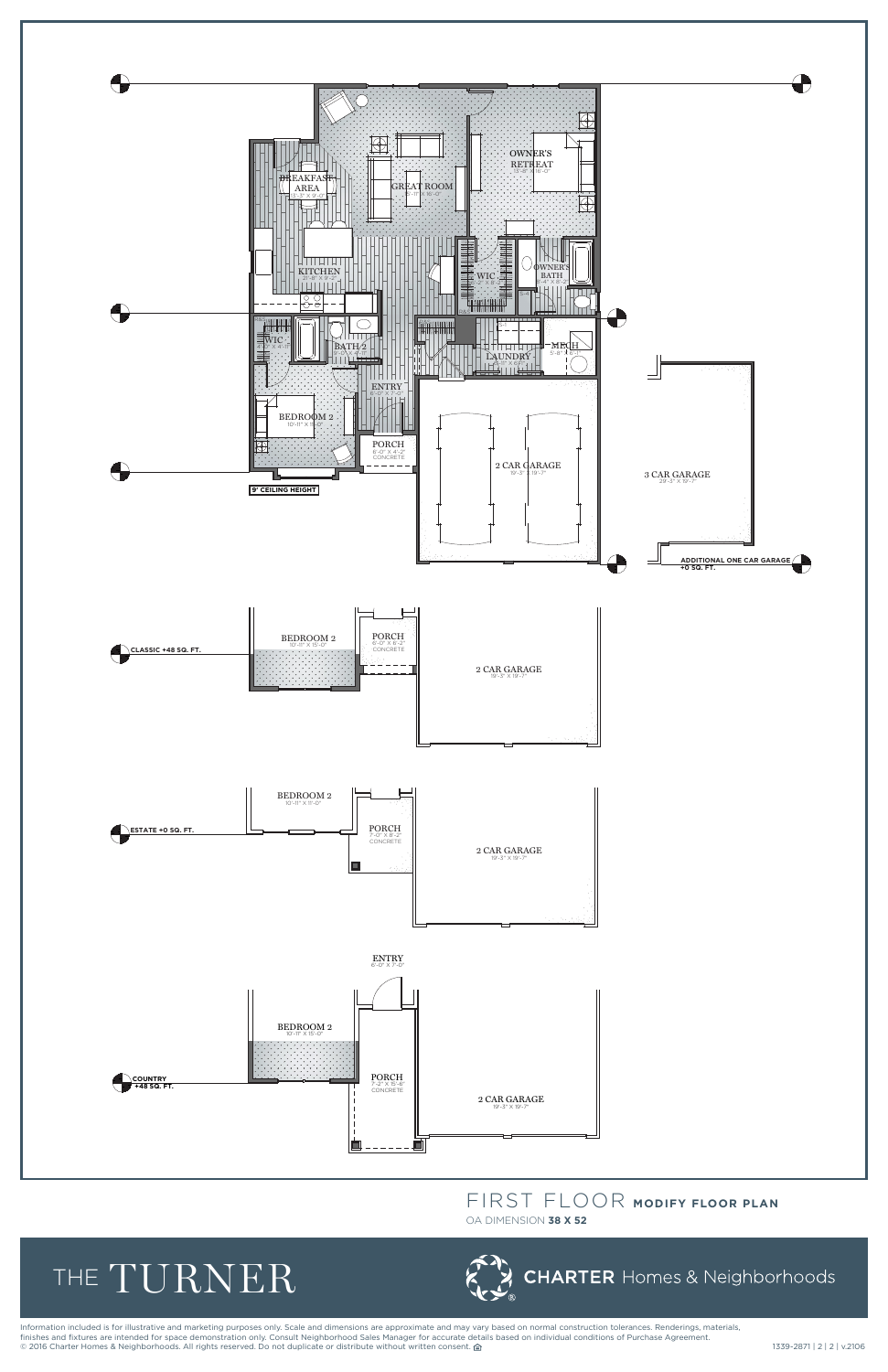Information included is for illustrative and marketing purposes only. Scale and dimensions are approximate and may vary based on normal construction tolerances. Renderings, materials, finishes and fixtures are intended for space demonstration only. Consult Neighborhood Sales Manager for accurate details based on individual conditions of Purchase Agreement. © 2016 Charter Homes & Neighborhoods. All rights reserved. Do not duplicate or distribute without written consent. △<br>● 2016 Charter Homes & Neighborhoods. All rights reserved. Do not duplicate or distribute without writte

# **TURNER FL** FIRST FLOOR **MODIFY FLOOR PLAN**



OA DIMENSION **38 X 52**

# THE TURNER

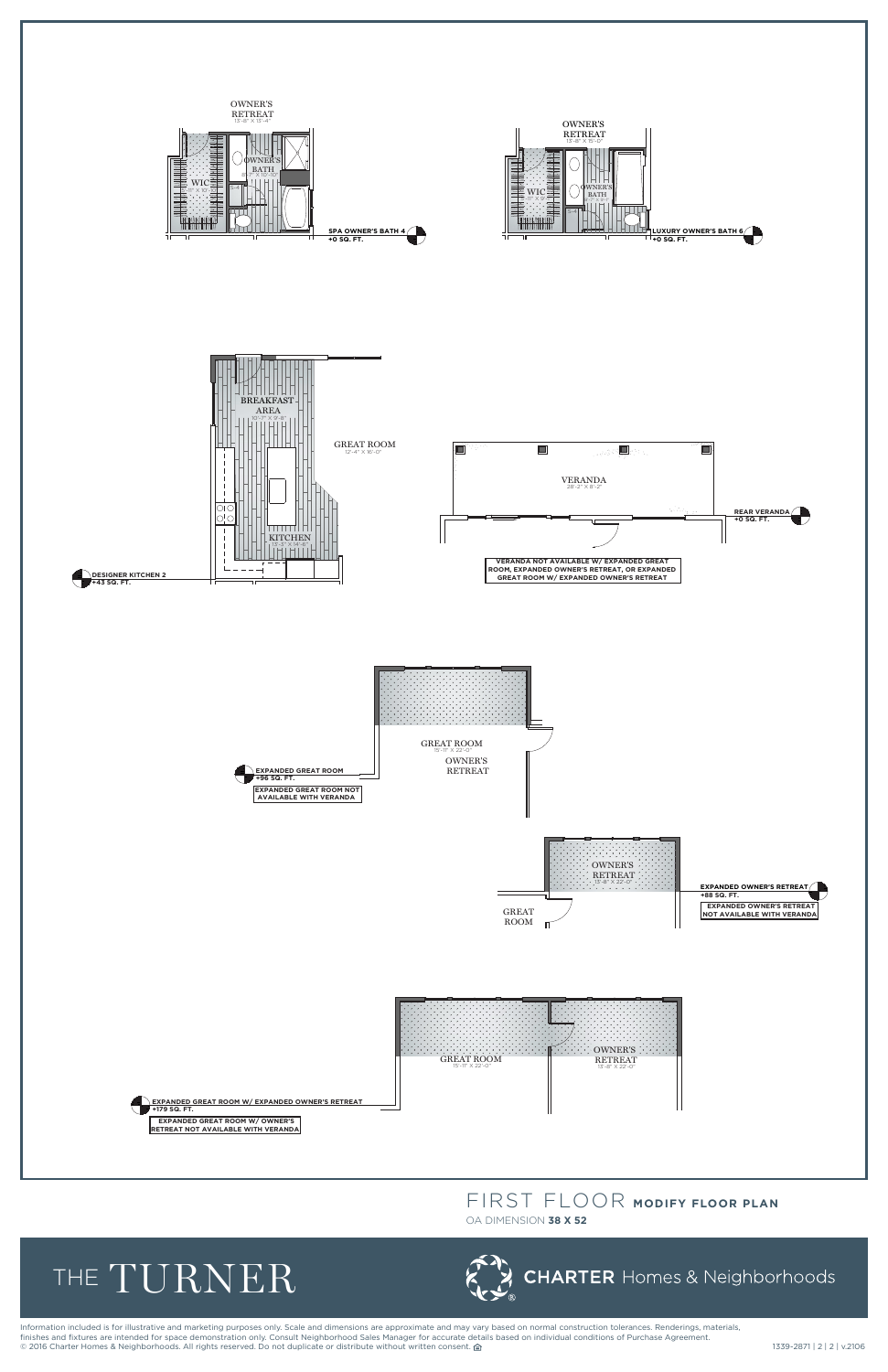

Information included is for illustrative and marketing purposes only. Scale and dimensions are approximate and may vary based on normal construction tolerances. Renderings, materials, finishes and fixtures are intended for space demonstration only. Consult Neighborhood Sales Manager for accurate details based on individual conditions of Purchase Agreement. mishes and hattires are incritive for space demonstration only. Consume respiration can determined the section of determine and the section of the section of the section of the section of the section of the section of the

## FIRST FLOOR **MODIFY FLOOR PLAN**

OA DIMENSION **38 X 52**

# the TURNER

**CHARTER** Homes & Neighborhoods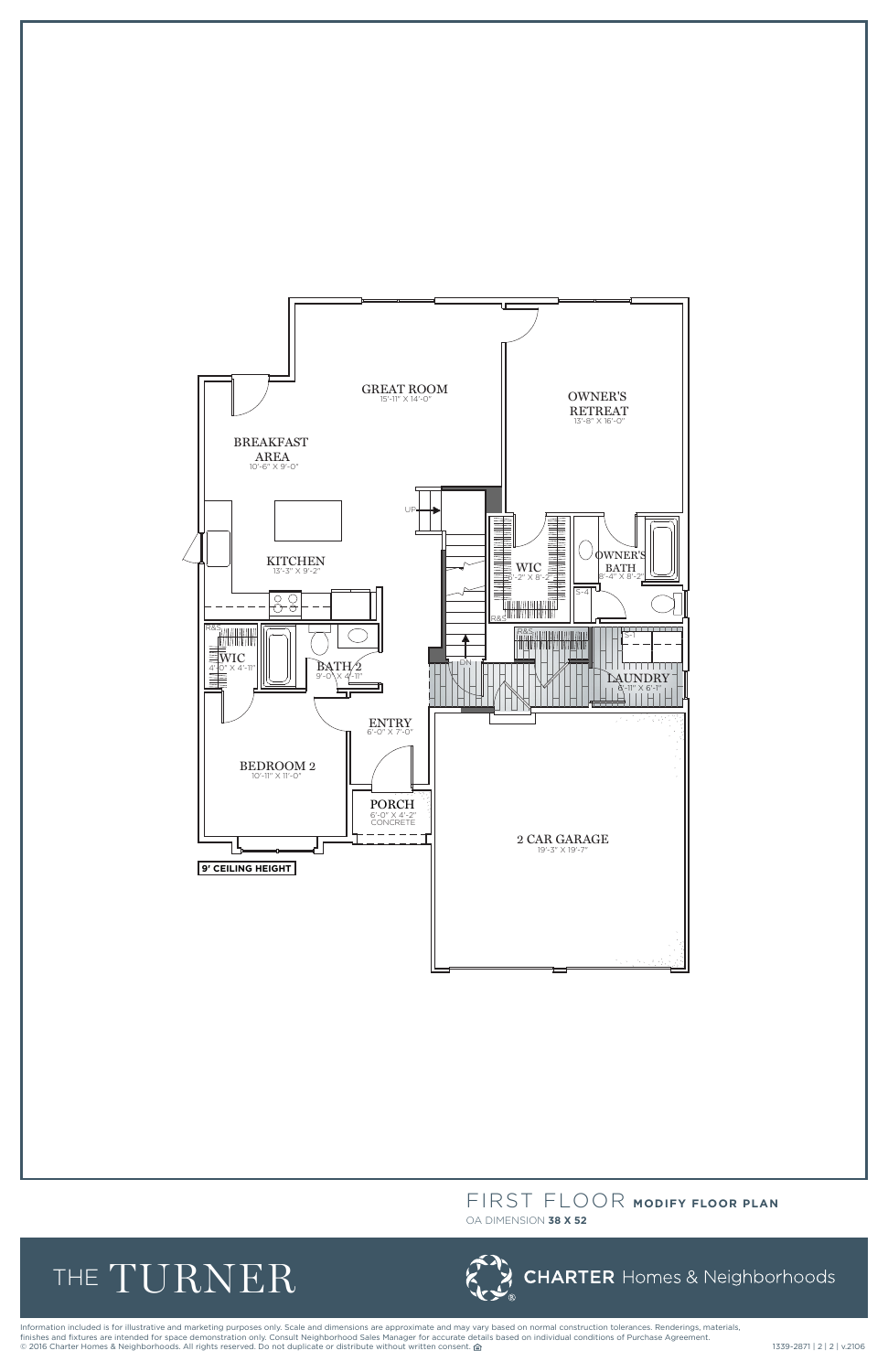



Information included is for illustrative and marketing purposes only. Scale and dimensions are approximate and may vary based on normal construction tolerances. Renderings, materials, finishes and fixtures are intended for space demonstration only. Consult Neighborhood Sales Manager for accurate details based on individual conditions of Purchase Agreement. © 2016 Charter Homes & Neighborhoods. All rights reserved. Do not duplicate or distribute without written consent. △<br>
339-2871 | 2 | v.2106

## SECOND FLOOR **MODIFY FLOOR PLAN**

#### OA DIMENSION **38 X 52**

# the TURNER